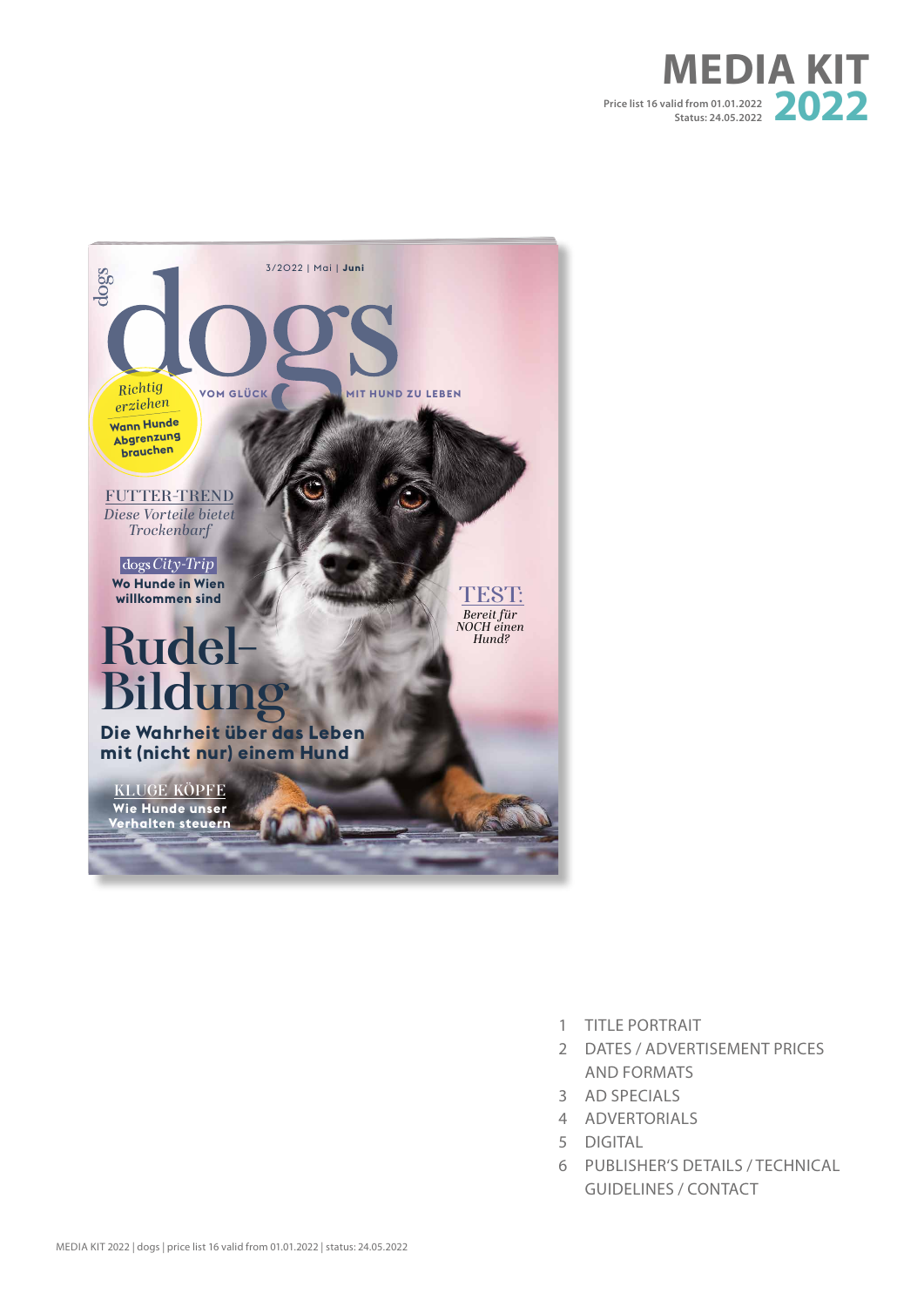

| Copy price:                      | € 6,80               |
|----------------------------------|----------------------|
| Issues per year:                 |                      |
|                                  |                      |
| Price 1/1 ad page 4c:            | € 8,900              |
|                                  |                      |
| Readership (AWA 2021):           | 230,000 readers p.A. |
|                                  |                      |
| Print run (publisher's details): | 33,000 copies        |

# **AWA**

# **THE JOY OF LIVING WITH A DOG**

Conveying valuable knowledge and facts with impeccable style: No dog magazine does this better than the premium title **dogs**.

Sophisticated, emotional reports with extraordinary texts and touching pictures represent the core element of **dogs**.

Directly experiencing what life with a dog is like, first-hand, in real life, is absolutely essential for the work of our editorial team. High quality photography and modern design with key elements such as specially produced picture series and illustrations make the stories featured in **dogs** so special.

The seasoned, experienced editorial team not only relies on its own knowledge when researching nutrition, health or education topics, but also draws on a proven network of experts.

In this way, **dogs** succeeds making the coexistence between man and dog easier, more natural, more relaxed and simply more beautiful. For a fulfilled, rewarding relationship, characterized by mutual appreciation and the love of animals.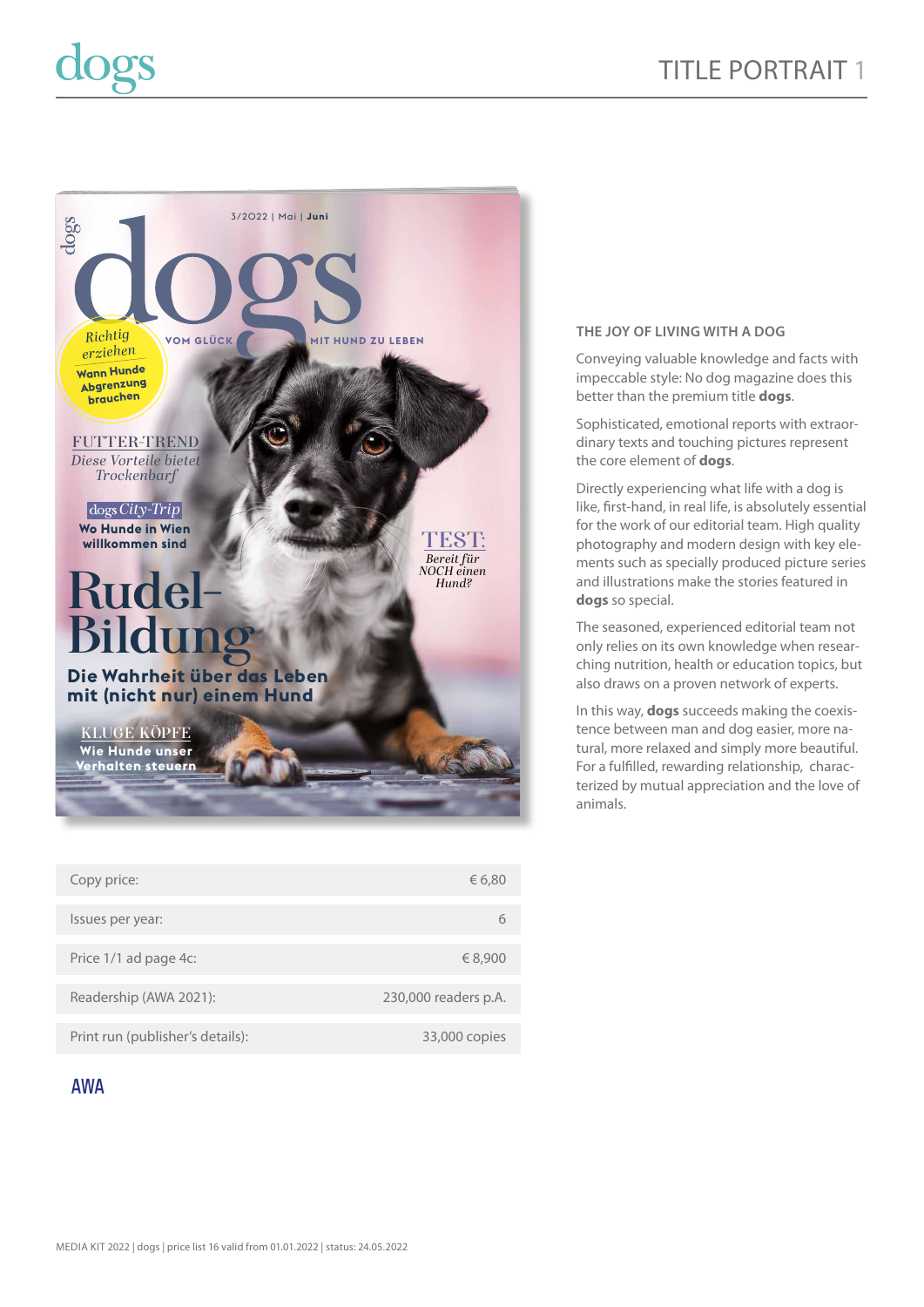**DATES**

| <b>ISSUES</b> | <b>PUBLICATION DATE</b> | <b>ADVERTISING DEADLINE</b> | <b>PRINT DEADLINE</b> | <b>INSERTS/BOUND INSERTS</b> |
|---------------|-------------------------|-----------------------------|-----------------------|------------------------------|
| 02/22         | Mon. 14.02.22           | Thu. 13.01.22               | Mon. 17.01.22         | Wed. 26.01.22                |
| 03/22         | Mon. 11.04.22           | Thu. 10.03.22               | Mon. 14.03.22         | Wed. 23.03.22                |
| 04/22         | Mon. 13.06.22           | Tue. 10.05.22               | Thu. 12.05.22         | Mon. 23.05.22                |
| 05/22         | Fri. 12.08.22           | Wed. 13.07.22               | Fri. 15.07.22         | Tue. 26.07.22                |
| 06/22         | Mon. 10.10.22           | Wed. 07.09.22               | Fri. 09.09.22         | Tue. 20.09.22                |
| 01/23         | Mon. 12.12.22           | Wed. 09.11.22               | Fri. 11.11.22         | Wed. 23.11.22                |

# **ADVERTISEMENT PRICES AND FORMATS**

| <b>PAGE FORMAT</b> |                  |          | <b>TYPE AREA</b><br><b>BLEED*</b> |          | <b>PRICES IN <math>\epsilon</math></b> |                |
|--------------------|------------------|----------|-----------------------------------|----------|----------------------------------------|----------------|
|                    |                  | Width mm | Height mm                         | Width mm | Height mm                              | multicolour/bw |
| 1/1                | 2nd or 4th Cover | 177      | 229                               | 214      | 285                                    | $9,690 -$      |
| 1/1                |                  | 177      | 229                               | 214      | 285                                    | $8,900 -$      |
| 1/2                | portrait         | 82       | 229                               | 107      | 285                                    | $5,470-$       |
| 1/2                | landscape        | 192      | 123                               | 214      | 144                                    | $5,470-$       |
| 1/3                | portrait         | 54       | 229                               | 77       | 285                                    | $4,450-$       |
| 1/3                | landscape        | 192      | 71                                | 214      | 92                                     | $4,450-$       |
| 1/4                | portrait         |          |                                   | 50       | 285                                    | $3,320-$       |
| 1/4                | corner           | 82       | 123                               | 107      | 144                                    | $3,320-$       |
| 1/4                | landscape        |          |                                   | 214      | 68                                     | $3,320-$       |

\* For bleed advertisements, a bleed allowance (trim reserve) of 4 mm each at the top, bottom and outside must be added to the specified advertisement format. Prices plus value added tax.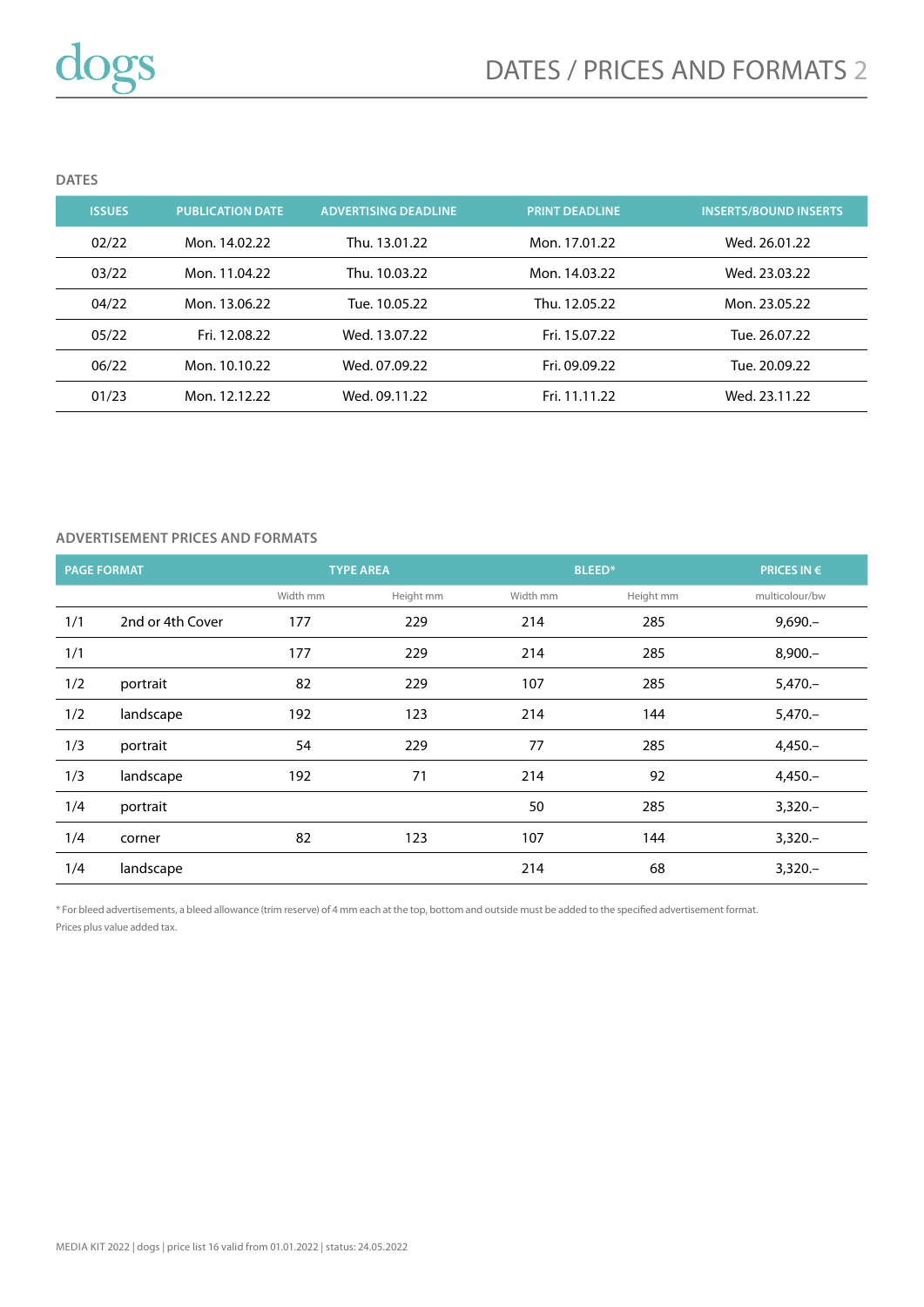|                                       | <b>SUPPLEMENTS</b>                                                               |                         |                   |                                                                         | <b>BOUND-IN INSERTS</b> |                         |                   | <b>GLUED-IN INSERTS</b>                                                 |                    |                         |                          |                                                                      |
|---------------------------------------|----------------------------------------------------------------------------------|-------------------------|-------------------|-------------------------------------------------------------------------|-------------------------|-------------------------|-------------------|-------------------------------------------------------------------------|--------------------|-------------------------|--------------------------|----------------------------------------------------------------------|
|                                       | Weight                                                                           | without<br>subscription | subscrip-<br>tion | plus postal<br>charges<br>(only concern<br>the subscription<br>edition) | Scope                   | without<br>subscription | subscrip-<br>tion | plus postal<br>charges<br>(only concern<br>the subscription<br>edition) |                    | without<br>subscription | subscrip-<br>tion        | plus postal<br>charges<br>(only concern the<br>subscription edition) |
| Price<br>per<br>O/OO<br>in $\epsilon$ | up to<br>20a                                                                     | $102 -$                 | $124 -$           | $28 -$                                                                  | up to 4 pages           | $117 -$                 | $150 -$           | $23 -$                                                                  | postcard*          | $65 -$                  | $84 -$                   | $12 -$                                                               |
|                                       | up to<br>30q                                                                     | $114 -$                 | $38 -$            | $33 -$                                                                  | up to 8 pages           | $131 -$                 | $162 -$           | $28 -$                                                                  | booklet up to 25 g | $89 -$                  | $107 -$                  | $28 -$                                                               |
|                                       | up to<br>40q                                                                     | $126 -$                 | $145 -$           | $44,-$                                                                  | up to 12 pages          | $139 -$                 |                   | $33 -$                                                                  | samples            | on<br>request           | <sub>on</sub><br>request |                                                                      |
| $Dic$ caimte                          | Doctal charges and to chaige Leaste are overluded from discounts and commissions |                         |                   |                                                                         |                         |                         |                   |                                                                         |                    |                         |                          |                                                                      |

| <b>DISCOUTILS</b>           | POStal Charges and technical costs are excluded from discounts and commissions. |                               |                                                                                                               |  |  |  |  |
|-----------------------------|---------------------------------------------------------------------------------|-------------------------------|---------------------------------------------------------------------------------------------------------------|--|--|--|--|
| Minimum<br>circula-<br>tion | 10,000 copies or subscription                                                   | 10,000 copies or subscription | Carrier advertisement: 1/1 page<br>in the total circulation plus glued-in insert<br>$(10,000 \text{ copies})$ |  |  |  |  |
| Minimum<br>format           | 105 mm x 148 mm                                                                 | 150 mm x 150 mm**             | 90 mm x 140 mm<br>postcard<br>booklet<br>$60$ mm $\times$ 80 mm                                               |  |  |  |  |
| Maximum<br>format           | 200 mm x 275 mm                                                                 | 214 mm x 285 mm**             | 105 mm x 148 mm<br>postcard<br>148 mm x 210 mm<br>booklet                                                     |  |  |  |  |

Further Ad Specials on request \*\* Please note bleed allowances.

Prices plus value added tax.

### **BASIS OF CALCULATION:**

The basis for calculation is the planned print run or IVW quarterly report available at the time of order confirmation, excluding the e-paper copies.

All tariff ad specials are discountable and discount-forming.

## **ORDER AND CANCELLATION DATE:**

See "Dates and topics print"; for availability reasons, we recommend booking as early as possible.

### **DELIVERY TIME:**

Delivery quantity is the print run according to the order confirmation plus 2 % subsidy. In order to be able to react to fluctuations in circulation at short notice, it is recommended that you consult with the planning department again before printing (see your contact person on the last page).

### **DELIVERY ADDRESS AND DATE:**

Please refer to the respective order confirmation.

### **TERMS OF DELIVERY:**

Ad Specials must be delivered in accordance with the guidelines of the Bundesverband für Druck und Medien and must be clearly marked for object and issue. The delivery must be free to the place of processing.

### **GLUED-IN INSERTS:**

The basis is a 1/1 carrier advertisement.

### **SAMPLE:**

5 samples must be available by the advertising deadline at the latest.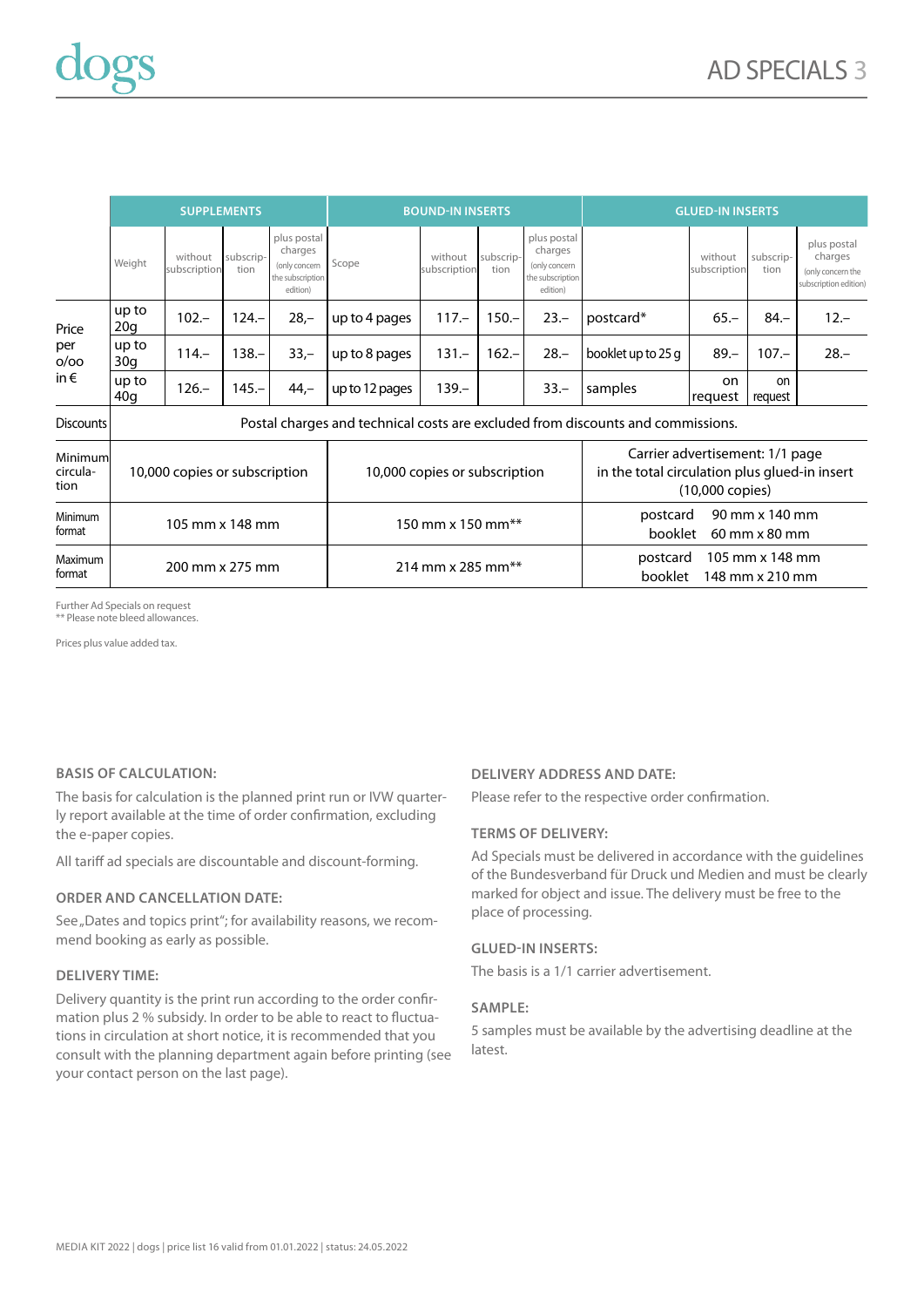**dogs** Advertorials are individually conceived and designed for you. From the initial creative ideas through to the implementation, you will receive everything from a single source. We would also be pleased to provide you with a cross-media offer including a digital advertorial for **herz-fuer-tiere.de**

# **DESIGN COSTS**

The prices for the advertorials we create are comprised of the regular advertisement price of the booked advertisement format and the design costs. In case of provided text and picture material, the design costs include the services for layout, text and picture material and reproducible artwork, including three correction runs.

In the case of image and text material not provided, the design costs incurred will be defined individually according to the time and input involved (layout, text, research, photo fees or production, technical costs, processing, etc.).

# **PROCESSING AND LABELLING**

The advertising deadline and lead time for material delivery and creation of advertorials should be three weeks before the normal advertising deadline. The layout is created in close coordination with the customer or the agency in charge. Advertorials are marked with the word ADVERTORIAL.

**SIZE IN PAGE PRICE IN €** 

1/1 8,900.–

1/2 5,470.– 1/3 4,450.–

multicolour/bw

|  |  | plus design costs (on request) |  |
|--|--|--------------------------------|--|



Allein der Gedanke reicht aus Wir alle haben es schon geahnt: Auch Hunde kennen Eifersucht. Eine neue Studie der Auckland University in Neuseeland hat sogar ergeben, dass allein der Gedanke, der Besitzer könnte einen anderen Hund streicheln, so manchen Vierbeiner in den Wahnsinn treibt. In einem Experiment wurde entweder ein realistischer Plüschhund oder ein Stoff-Zylinder neben dem Besitzer abgesetzt. Der zugehörige Hund beobachtete das. Vier- und Zweibeiner wurden dann durch eine Sichtbarriere voneinander getrennt. Die Hunde, deren Besitzer mit dem Plüschhund zusammen waren, zogen wild an der Leine, bellten und verhielten sich sichtlich nervös. Unklar ist aber, ob das gezeigte Verhalten der menschlichen Eifersucht entspricht.

in der Natur oder gemütlich zu Hause, ein Vierbeiner ist immer an unserer Seite. Als Sportpartner, Seelentröster, Aufpasser oder sogar Helfer in der Not. Er gibt das Beste für uns. Ganz klar, dass auch wir für unseren liebsten Freund das Beste wollen. Vor allem im Ernstfall, nämlich dann, wenn der Hund erkrankt, verletzt ist oder sogar eine Operation nötig wird. Die Kosten für tiermedizinische Behandlungen erreichen allerdings schnell den vierstelligen Bereich, sodass man frühzeitig vorsorgen sollte. Glücklicherweise gibt es heute auch für Tiere hervorragende Versicherungen, die im Notfall aufkommen. Die Krankenversicherungen sowie die OP-Versicherungen von "die Bayerische" sind ganz leicht und individu-ell online abschließbar und decken alle wichtigen

Bereiche ab. Sogar alternative Heilmethoden wie Magnetfeldtherapie und Operationen von rassetypischen Erkrankungen wie HD oder ED. Mehr dazu unter: *www.diebayerische.de*







### 4. 2021 13 Auftakt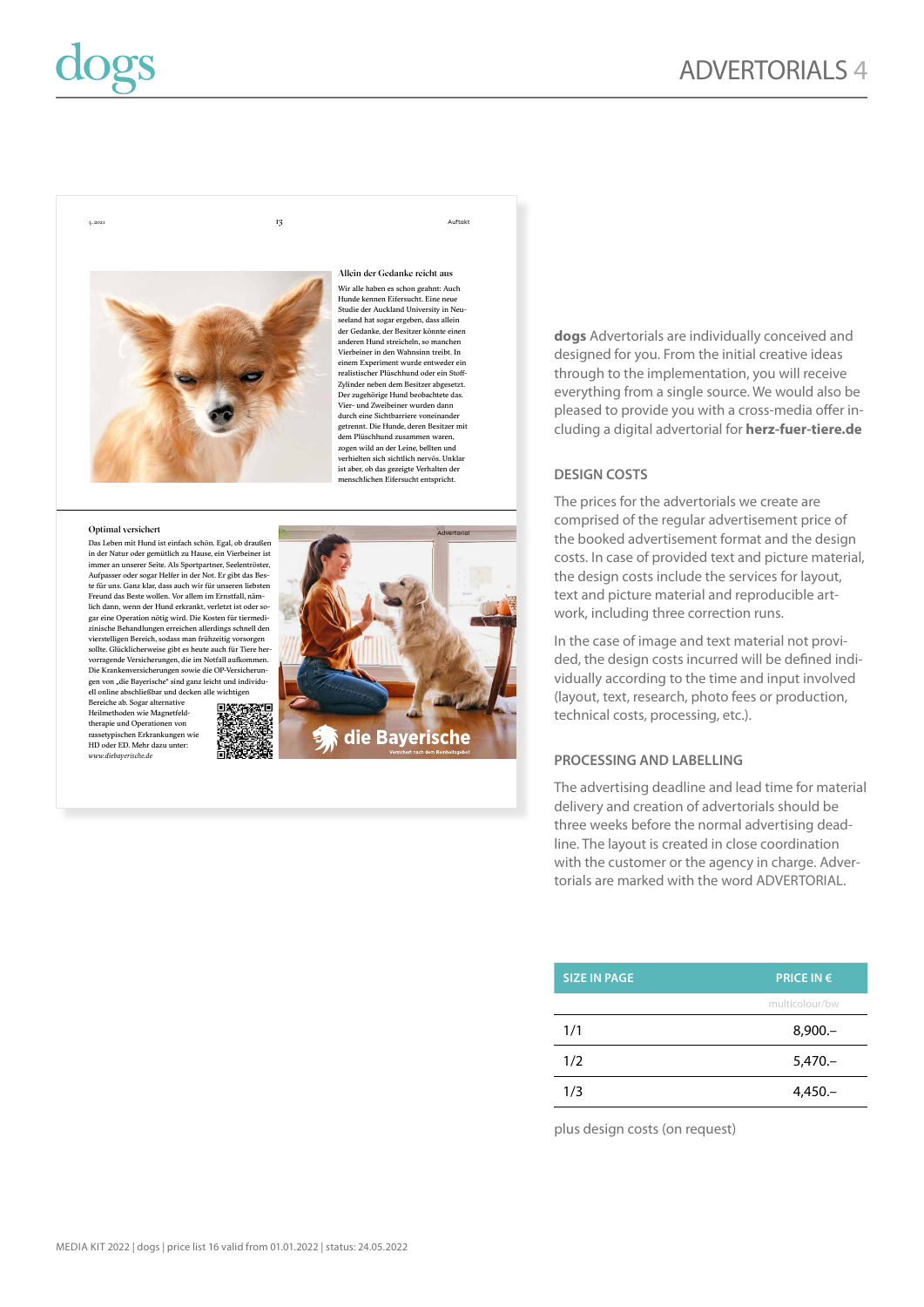

**herz-fuer-tiere.de** is the extensive journalistic on-line portal for all topics revolving around the animal world. Here, pet owners will find useful advice on nutrition, behaviour and health of their pets.

Dog lovers will enjoy a special focus: Breed encyclopaedias, practical information about the health of the animals and profiles of the most important diseases, as well as informative and entertaining reports about keeping, behaviour and life of and with their beloved four-legged friends at home.

**As an advertising customer you will have the option of booking the category dogs separately.**

| v |  |
|---|--|
| × |  |

**GENDER** 76% female / 24% male



**AGE** 50% are 25 – 44 years old

**TECHNOLOGY** 93% mobile / 7% desktop

Source: Google Analytics, January 2022

| <b>visits/month</b> (IVW $\varnothing$ 10 – 12/21) | 1,566,837 |
|----------------------------------------------------|-----------|
| page impressions/month $(IVW \oslash 10 - 12/21)$  | 1,934,149 |

You can find further information at **media.verlagshaus.de**